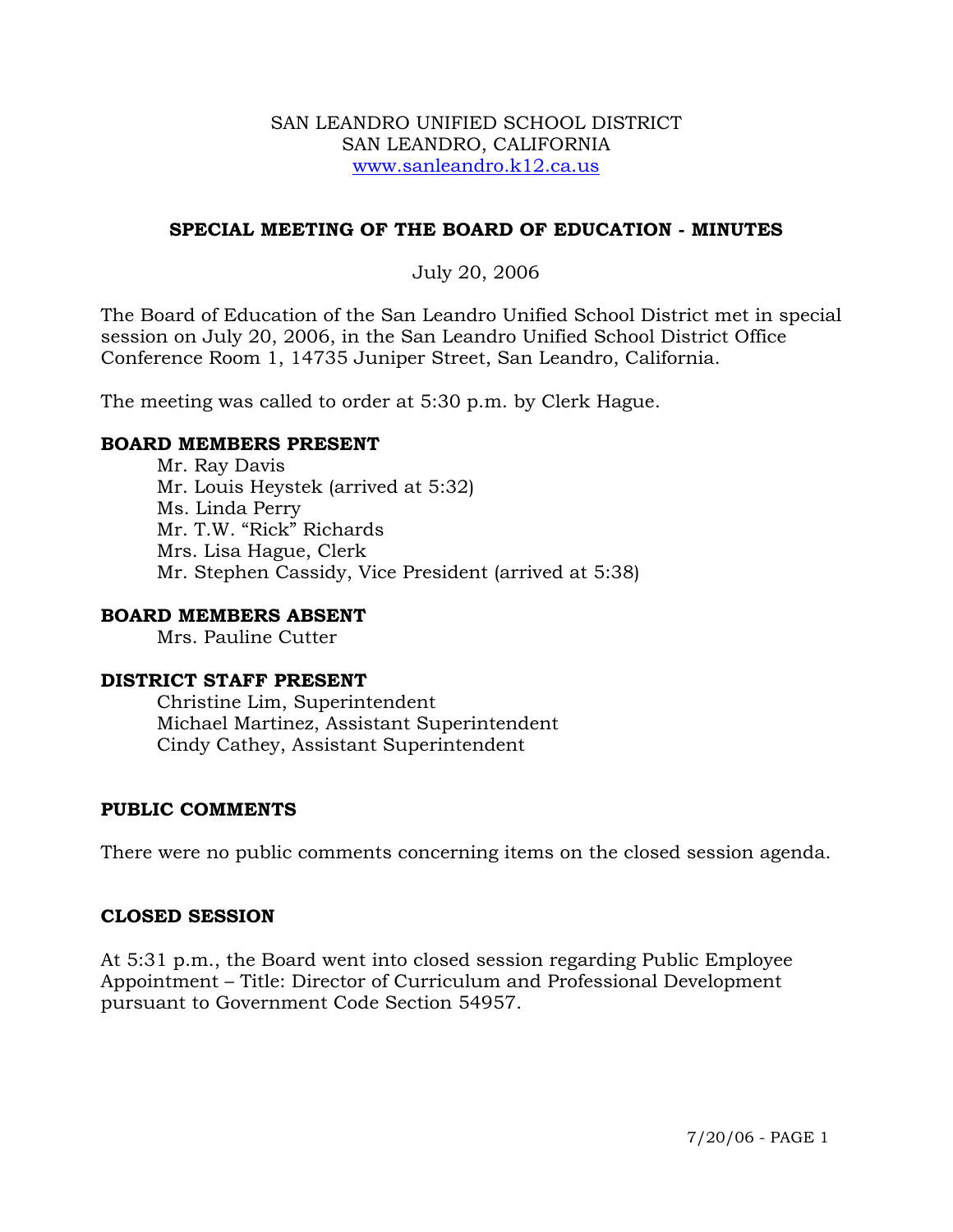The Board returned to open session at 5:40 p.m. Clerk Hague noted that the Board had been in closed session and the following action was taken:

 On a motion made by Mr. Davis and seconded by Ms. Perry, the Board appointed Judith Cameron as Director of Curriculum and Professional Development by a 5-0 vote. Trustees Cassidy and Cutter were absent for the vote.

Vice President Cassidy led in the Pledge of Allegiance.

## **PUBLIC TESTIMONY**

• Mike Katz addressed the Board regarding intra-district transfers suggesting that there needed to be some indication on the exhibit form that indicated that it was a two-sided document, and on page 2, number 5 of the proposed AR 5116.2 the "IEP" abbreviation needed to be defined. He also felt that on page 4, under "Criteria for Approval or Denial on Ongoing Intra-district Transfer Requests", the criteria for academic performance, attendance, and discipline as reasons for approving or denying a request should be further clarified.

# **CONSENT ITEMS**

Trustee Heystek asked to pull Consent Item 3.1-C, AR 5116.2, Intra-District Transfers and Exhibit 5112, Intra-District Transfer Request Form.

Human Resources

2.1-C Community Outreach Specialist Position Extension from December 2006 through June 30, 2007

On a motion made by Mr. Davis, and seconded by Ms. Perry, the Board approved the remaining consent item by a 6-0 vote. Trustee Cutter was absent.

## Educational Services

3.1-C AR 5116.2, Intra-District Transfers and Exhibit 5116.2, Intra-District Transfer Request Form

> Mr. Heystek thanked staff for being responsive to the Board's comments made at the July 18, 2006, Board meeting and appreciated the language added regarding the lottery system.

He asked Assistant Superintendent Cindy Cathey to explain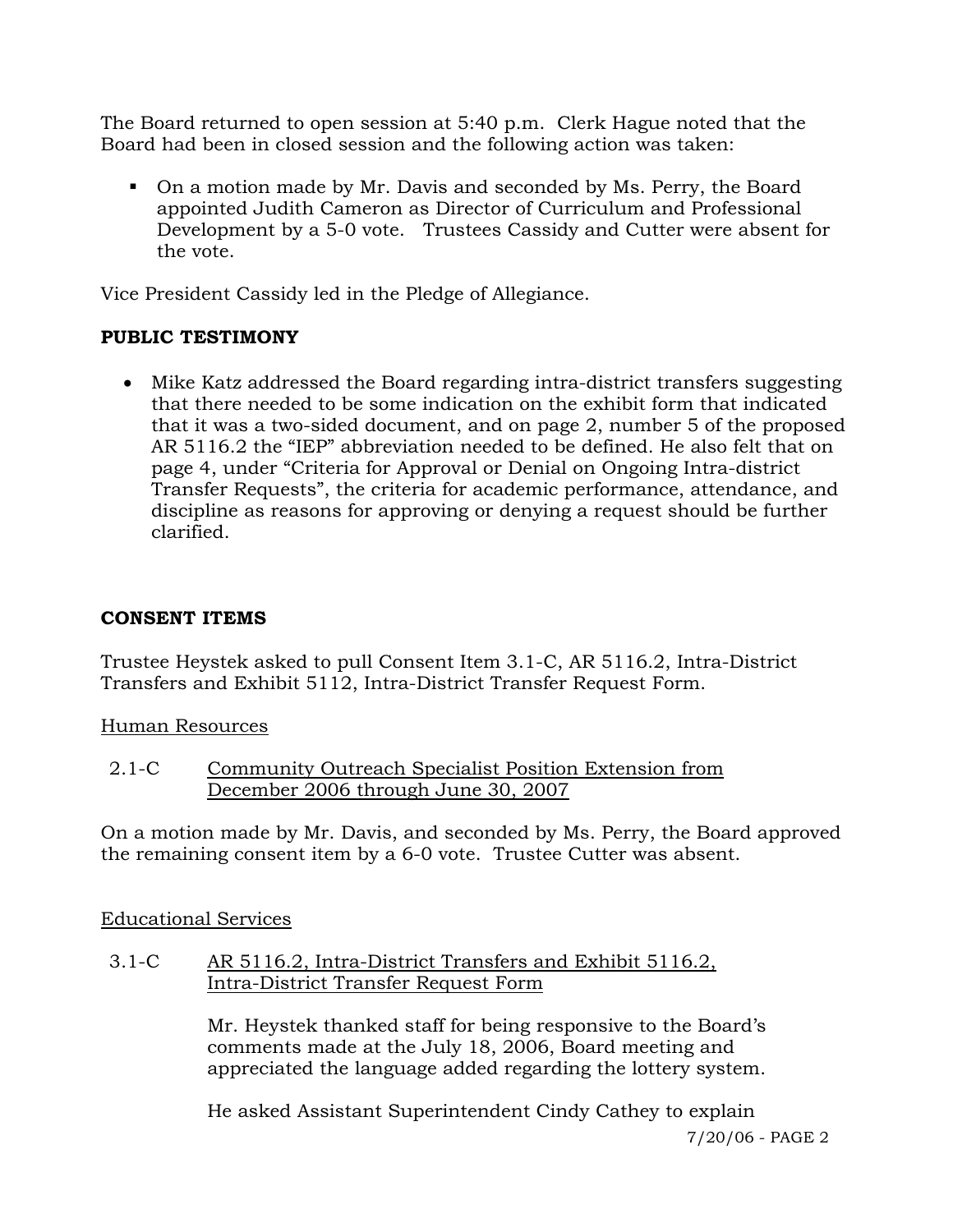the degree of flexibility taken into consideration when approving or deny requests.

Ms. Cathey said that because each request was often determined on a case by case basis, which may include lengthy discussions, she felt that further clarification of the reasons for approving or denying a claim on the administrative regulation would not be necessary, explaining that it was the District's philosophy that if there was space available, returning students would continue.

Ms. Hague noted that the second side of the transfer form requires that parents acknowledge that their "student must maintain satisfactory academic progress, have good attendance, with few or no tardies or unexcused absences, and must not have any behavior problems."

Prior to the vote, Mr. Cassidy asked staff to cite examples or situations where a continuing student had been denied in terms of academics and attendance.

Ms. Cathey said it would very rare for continuing students to be denied based on their grades; however, tardies was an area where students were denied because they lived in one area and attended school in another, noting that often there are multiple reasons that enter into the decision.

On a motion made by Mr. Heystek and seconded by Mr. Davis, the Board approved AR 5116.2, Intra-District Transfers, and Exhibit 5116.2, Intra-District Transfer form, with a notation indicating that the exhibit is a two-side document, and the addition of "Individualized Education Program" (IEP) be added to the AR 5116.2 (b) by a 6-0 vote. Trustee Cutter was absent.

#### **PUBLIC TESTIMONY**

None

## **BOARD MEMBER COMMENTS**

- Mr. Davis asked if the Board had received his email invitation "celebrating our accomplishments for the year".
- Mr. Heystek thanked Mr. Katz for attending this special meeting and voicing his concerns about intra-district transfers.
- Mr. Cassidy thanked Mr. Davis for his invitation.